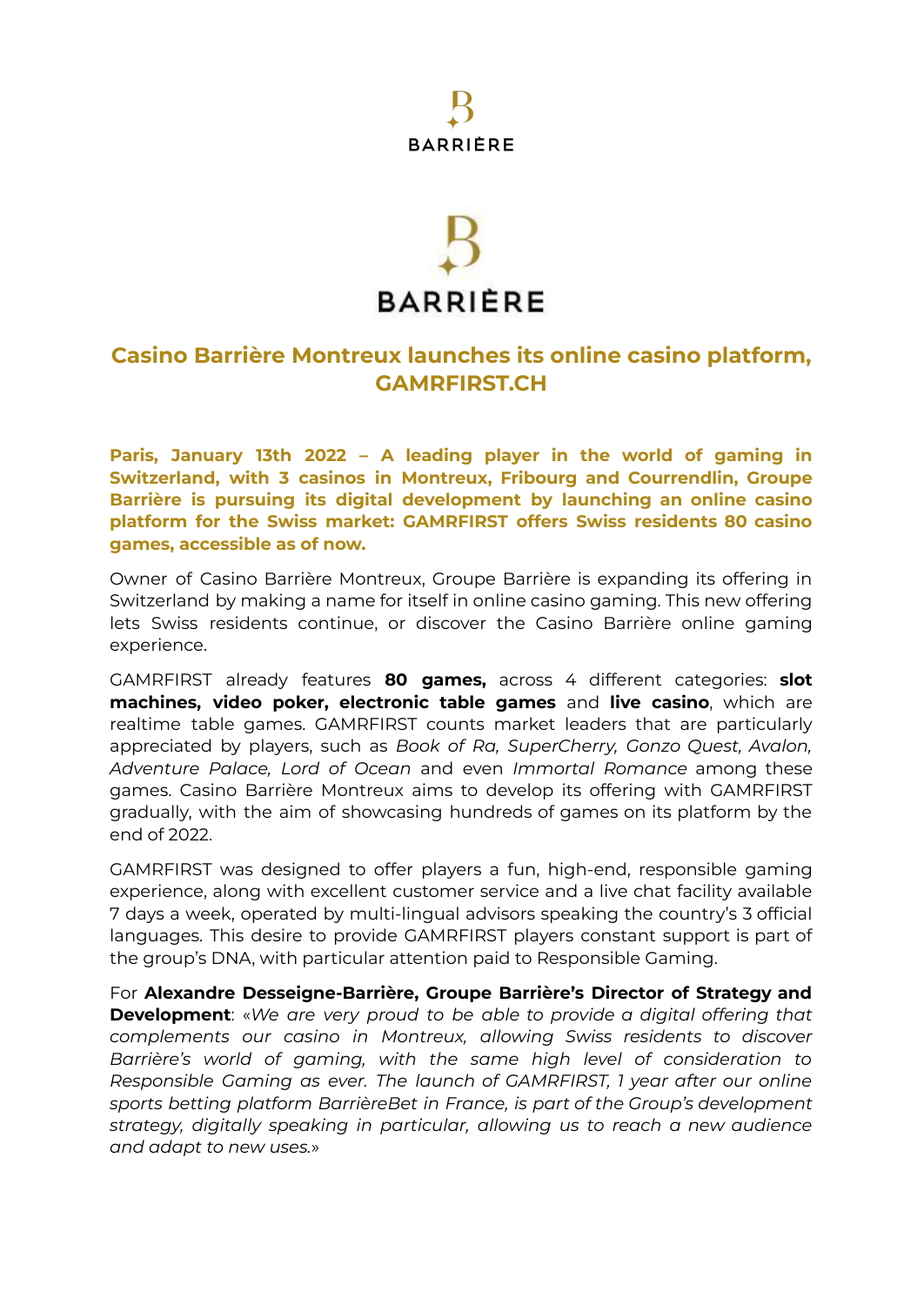### **BARRIÈRE**

For **Jérôme COLIN, General Manager of Casino Barrière Montreux:** «*The launch of GAMRFIRST, our online casino site, is the result of a collaboration between the teams at Casino Barrière Montreux and the teams at Barrière's head office, with the support of Gamanza, our technical partner. With GAMRFIRST, our driving ambition, as can be seen with Casino Barrière Montreux, is to offer our customers a unique gaming experience based on Groupe Barrière's high standards, and to position ourselves as one of the Swiss market leaders.*»

### **Responsible Gaming, a Barrière commitment since 2004**

Since 2004, Barrière has been commited to an exemplary Responsible Gaming policy. Inspired by Swiss regulations - which include a programme of compulsory social measures - the group embarked on global measures to fight against addiction in each of its 32 casinos in France and beyond. The aim is to reduce the troublesome risks of gambling by offering players tailor-made preventative solutions such as Voluntary Access Limitation in gaming areas (VAL), a service made available to Casino Barrière customers who are looking to lower the number of casino visits they make. A «monthly visit credit» is determined by the customer with the teams of the relevant casino, and once the credit has run out, entry to a Casino Barrière will be denied.

#### **A propos de Barrière**

Barrière est une Marque sous laquelle sont commercialisés les hôtels, casinos et restaurants de deux groupes distincts : Groupe Lucien Barrière (GLB) et Société Fermière du Casino Municipal de Cannes (SFCMC).

Fondé en 1912 par François André et développé successivement par Lucien Barrière, Diane Barrière-Desseigne et Dominique Desseigne, Barrière a développé des offres sans équivalent dans le domaine des loisirs haut de gamme, fondées sur le souci de l'excellence opérationnelle, de la qualité de service, et de l'art de vivre à la française. Elle regroupe aujourd'hui 32 Casinos, 1 Club de Jeux, 18 Hôtels (pour la majorité des 5 étoiles et un Palace à Courchevel) et plus de 140 restaurants et bars, dont le célèbre Fouquet's à Paris (décliné dans 9 autres destinations) et propose près de 3 500 spectacles et animations par an. Le chiffre d'affaires des deux Groupes s'élève à 1,24 milliard d'euros pour l'exercice clos le 31 octobre 2019. Ils comptent près de 7 000 collaborateurs.

Barrière bénéficie également d'une forte notoriété dans les métiers de la restauration avec près de 2,5 millions de repas servis, dans les loisirs avec 15 spas, 1 centre de thalassothérapie à La Baule, 1 balnéothérapie à Ribeauvillé, 3 golfs et 2 tennis club, et se distingue à travers des Resorts implantés dans des stations touristiques de renommée internationale.



Press contact: Emmanuelle Galizzi – +33 (0)1 42 86 39 87 / +33 (0)6 30 89 19 07 egalizzi@groupebarriere.com www.groupebarriere.com